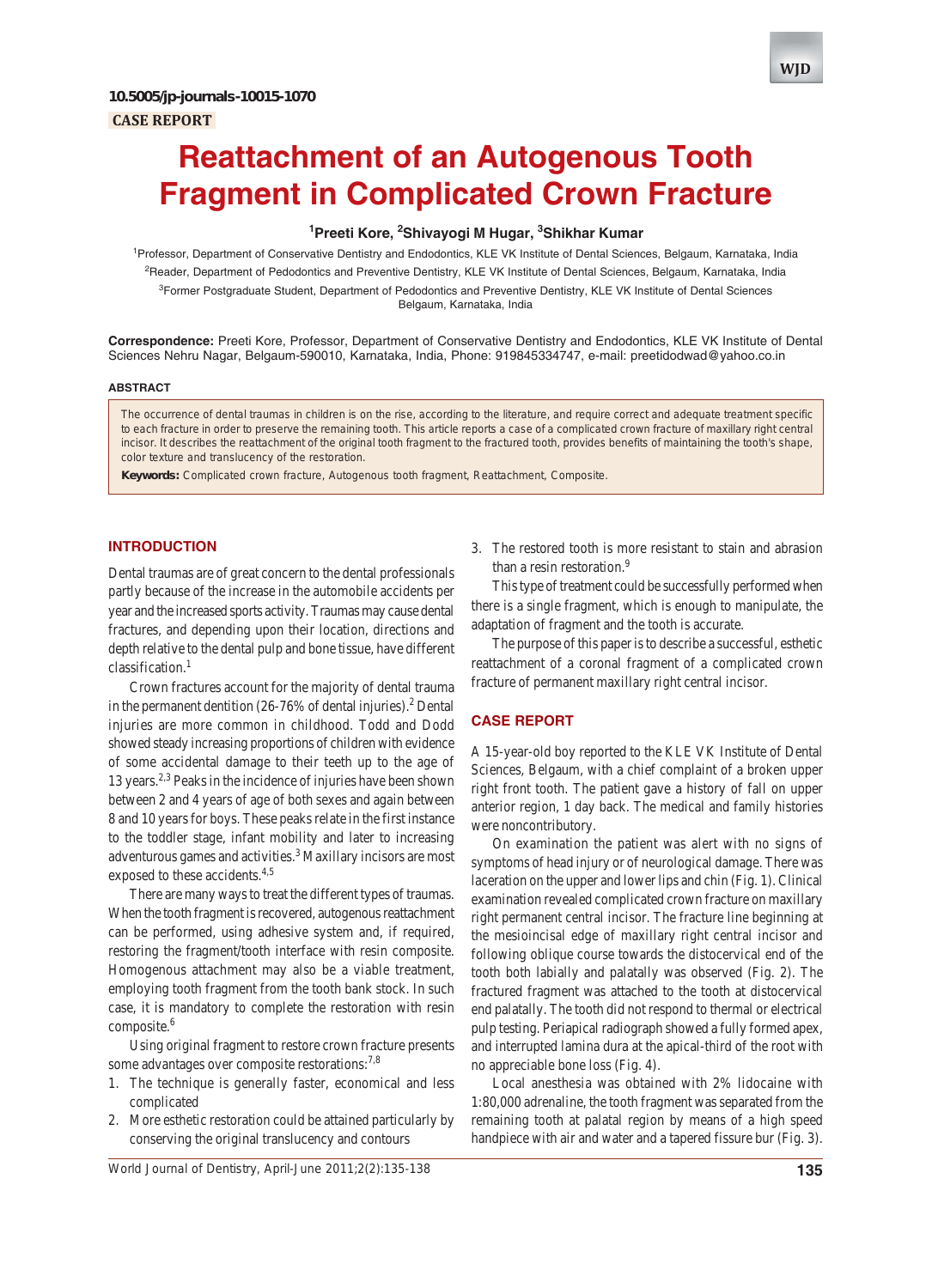

Fig. 1: Extraoral photograph when patient reported at the clinic



**Fig. 2:** Intraoral photograph showing fractured fragment attached to tooth



**Fig. 3:** Detached tooth fragment

The fragment was tried against the fractured tooth, it approximated precisely with no enamel defect. It was decided to perform root canal treatment followed by reattachment of the tooth fragment. In the meanwhile, the tooth fragment was



Fig. 4: Preoperative radiograph when patient reported at the clinic



**Fig. 5:** Postobturation radiograph

stored in normal saline for the purpose of rehydration till the completion of root canal treatment.

Endodontic treatment was rendered in routine manner. Access cavity was obtained , chemomechanical preparation was completed and obturated with gutta-percha and access cavity was temporized with glass ionomer cement (GC Gold Label, Japan) (Fig. 5). The patient was given postoperative instructions for a soft diet, careful and meticulous oral hygiene and amoxycillin 500 mg tid for 5 days.

One week postobturation the patient reported with asymptomatic tooth. The fragment was tried against the fractured central incisor for evaluation of fit and color. The tooth fragment and fractured tooth was acid-etched for 15 seconds using 37.5% phosphoric acid gel (Kerr gel etchant, Italy) (Fig. 6). Dentine bonding agent (Prime Dent Light cure Dentin/Enamel Bonding resin, USA) was applied and cured for 20 seconds (Fig. 7). Composite resin (Prime Dent Visible Light Cure Composite, USA ) was placed between the tooth fragment and tooth, and cured for 20 seconds (Fig. 8). Finishing and polishing was completed (Fig. 9). The patient is on regular check-up after every 3weeks. After one year follow-up patient

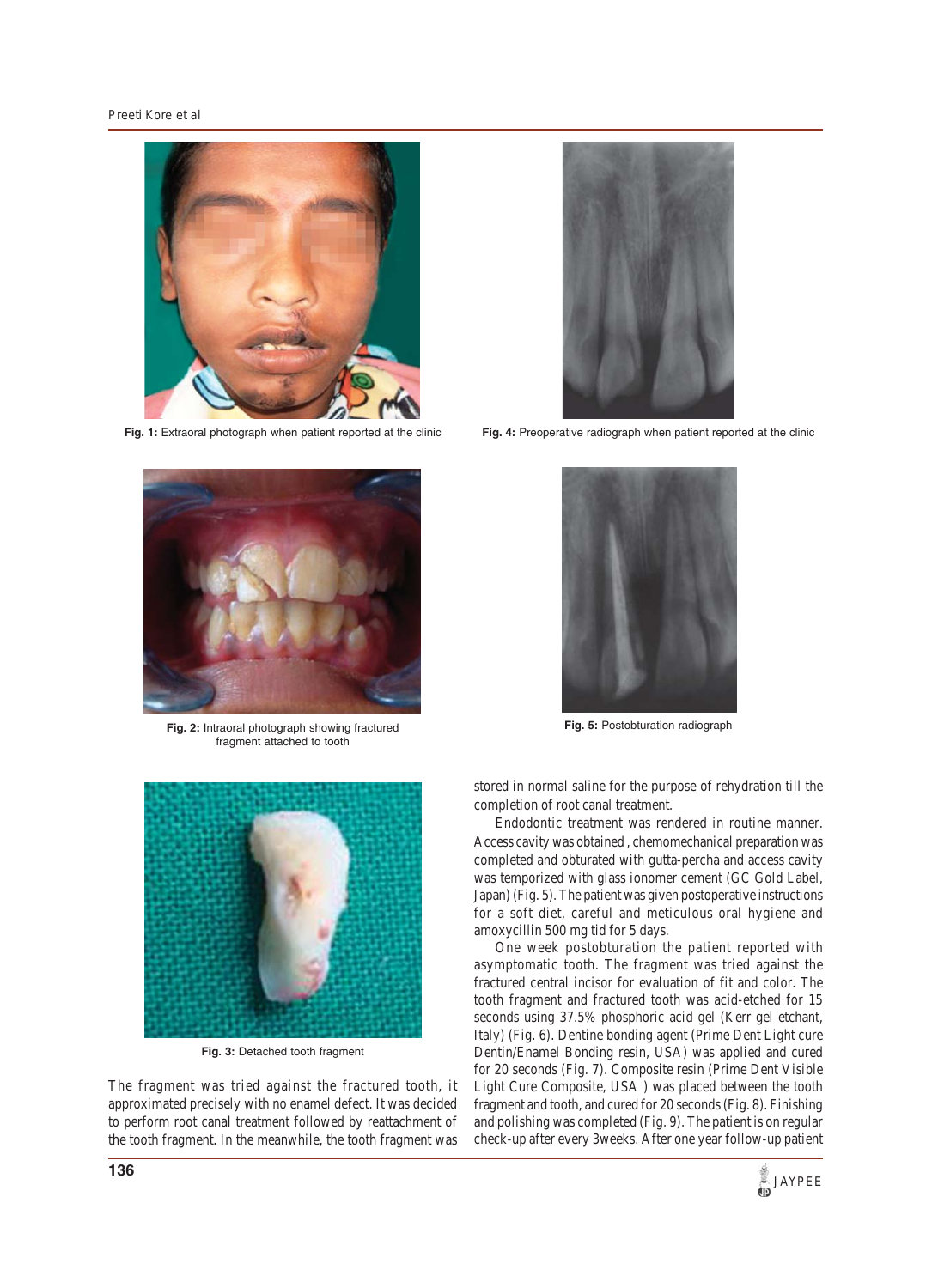#### *Reattachment of an Autogenous Tooth Fragment in Complicated Crown Fracture*



**Fig. 6:** Acid etching



**Fig. 7:** Application of dentin bonding agent



**Fig. 8:** Reattachment of fracture fragment and application of composite resin

did not show any adverse reactions and patient is asked to come for regular follow-up every 3 months.

# **DISCUSSION**

The treatment of tooth fractures is a challenging task for the dentist. In the complicated crown root fractures, when the decision has to be made to maintain pulpal vitality, especially

*World Journal of Dentistry, April-June 2011;2(2):135-138* **137**



**Fig. 9:** Final restoration

in children with incompletely formed apices, the type of treatment depends on several factors including the time elapsed and the size of the exposure.

The treatment options available include pulp capping, pulpotomy and root canal treatment.<sup>5,10,11</sup> Pulp capping, where the exposure is covered by calcium hydroxide, or more recently by mineral trioxide aggregate, is indicated when there is a small exposure that can be treated within 24 hours of injury.<sup>5,9-11</sup> Pulpotomy involves removal of the inflamed tissue to the level of healthy pulp and dressing the pulp with calcium hydroxide. Root canal treatment is performed in cases of mature teeth where conservative pulp therapy is not indicated.<sup>10,11</sup> In young patients, the risk and benefits of each treatment option should be carefully evaluated in making a treatment decision, with consideration of the patient's age, root development stage, eruption potential and the patient's guardian/parent's preference.<sup>7</sup>

The technique described in this case report is simple, quick and restores the tooth's function and esthetics. This dental reattachment technique has been widely accepted with the development of acid etching and dentin adhesives.  $5,6,9$ Moreover, it is advantageous because it is simple and fast technique that produces good esthetic and functioning results that are long lasting. It also requires only a thin layer of resin composite to restore the original form and color of the tooth.<sup>9</sup>

The technique used here was bonding adhesive system, which is indicated in cases where the fragment has good adaptation to the tooth remains with no need to increase retention and improve esthetics.<sup>10,12</sup>

Autogenous reattachment is more advantageous than homogenous attachment because it provides better fragment adaptation to the remaining tooth, good stability, color fidelity and increased patient satisfaction, since the natural appearance of tooth is achieved.<sup>9</sup> Thus, it is superior to the composite resin restoration. The attached fragment acts as temporary restoration which is highly conservative and potentially durable and the permanent restoration could be planned later. The patient was kept under periodic evaluation, radiographically and clinically to determine the status of the tooth and periapical tissues. A